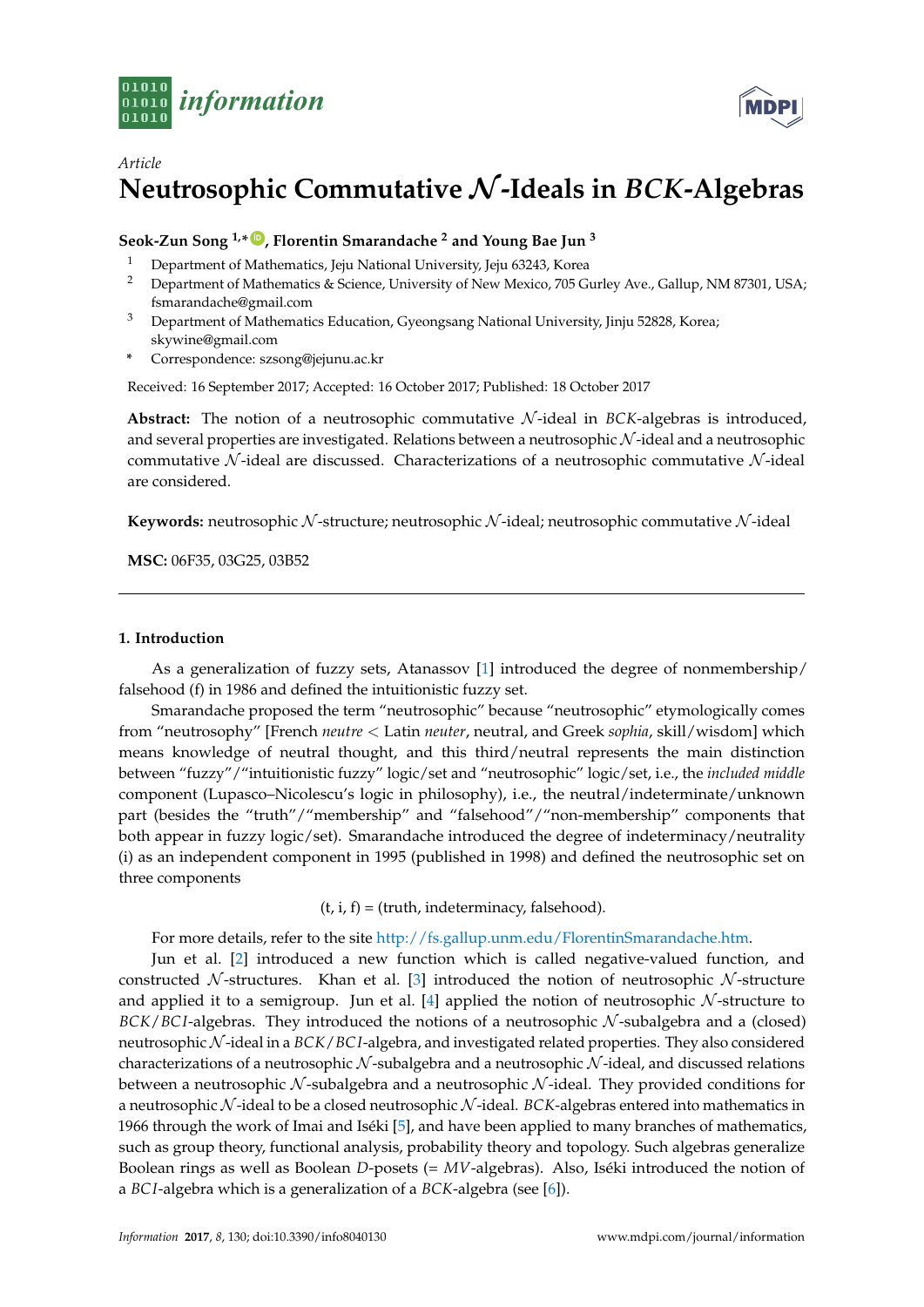In this paper, we introduce the notion of a neutrosophic commutative N -ideal in *BCK*-algebras, and investigate several properties. We consider relations between a neutrosophic  $N$ -ideal and a neutrosophic commutative  $N$ -ideal. We discuss characterizations of a neutrosophic commutative  $\mathcal{N}$ -ideal.

## **2. Preliminaries**

By a *BCI*-algebra, we mean a system  $X := (X, *, 0) \in K(\tau)$  in which the following axioms hold:

- (I)  $((x * y) * (x * z)) * (z * y) = 0,$
- (II)  $(x * (x * y)) * y = 0,$

(III)  $x * x = 0$ ,

 $(XY)$   $x * y = y * x = 0 \Rightarrow x = y$ 

for all  $x, y, z \in X$ . If a *BCI*-algebra *X* satisfies  $0 * x = 0$  for all  $x \in X$ , then we say that *X* is a *BCK*-algebra. We can define a partial ordering  $\leq$  by

$$
(\forall x, y \in X) (x \preceq y \Rightarrow x * y = 0).
$$

In a *BCK/BCI*-algebra *X*, the following hold:

<span id="page-1-1"></span>
$$
(\forall x \in X) (x * 0 = x), \tag{1}
$$

$$
(\forall x, y, z \in X) ((x * y) * z = (x * z) * y).
$$
 (2)

A *BCK*-algebra *X* is said to be *commutative* if it satisfies the following equality:

$$
(\forall x, y \in X) (x * (x * y) = y * (y * x)). \tag{3}
$$

A subset *I* of a *BCK*/*BC I*-algebra *X* is called an *ideal* of *X* if it satisfies

<span id="page-1-0"></span>
$$
0\in I,\tag{4}
$$

$$
(\forall x, y \in X) (x * y \in I, y \in I \Rightarrow x \in I).
$$
 (5)

A subset *I* of a *BCK*-algebra *X* is called a *commutative ideal* of *X* if it satisfies [\(4\)](#page-1-0) and

$$
(\forall x, y, z \in X) ((x * y) * z \in I, z \in I \Rightarrow x * (y * (y * x)) \in I).
$$
\n
$$
(6)
$$

<span id="page-1-2"></span>**Lemma 1.** *An ideal I is commutative if and only if the following assertion is valid.*

$$
(\forall x, y \in X) (x * y \in I \Rightarrow x * (y * (y * x)) \in I).
$$
\n
$$
(7)
$$

We refer the reader to the books [\[7,](#page-8-6)[8\]](#page-8-7) for further information regarding *BCK/BCI*-algebras. For any family  $\{a_i \mid i \in \Lambda\}$  of real numbers, we define

$$
\bigvee \{a_i \mid i \in \Lambda\} := \begin{cases} \max\{a_i \mid i \in \Lambda\} & \text{if } \Lambda \text{ is finite,} \\ \sup\{a_i \mid i \in \Lambda\} & \text{otherwise.} \end{cases}
$$

$$
\bigwedge \{a_i \mid i \in \Lambda\} := \begin{cases} \min\{a_i \mid i \in \Lambda\} & \text{if } \Lambda \text{ is finite,} \\ \inf\{a_i \mid i \in \Lambda\} & \text{otherwise.} \end{cases}
$$

Denote by F(*X*, [−1, 0]) the collection of functions from a set *X* to [−1, 0]. We say that an element of F(*X*, [−1, 0]) is a *negative-valued function* from *X* to [−1, 0] (briefly, N *-function* on *X*). By an N *-structure*, we mean an ordered pair (*X*, *f*) of *X* and an N -function *f* on *X* (see [\[2\]](#page-8-1)). A *neutrosophic* N *-structure* over a nonempty universe of discourse *X* (see [\[3\]](#page-8-2)) is defined to be the structure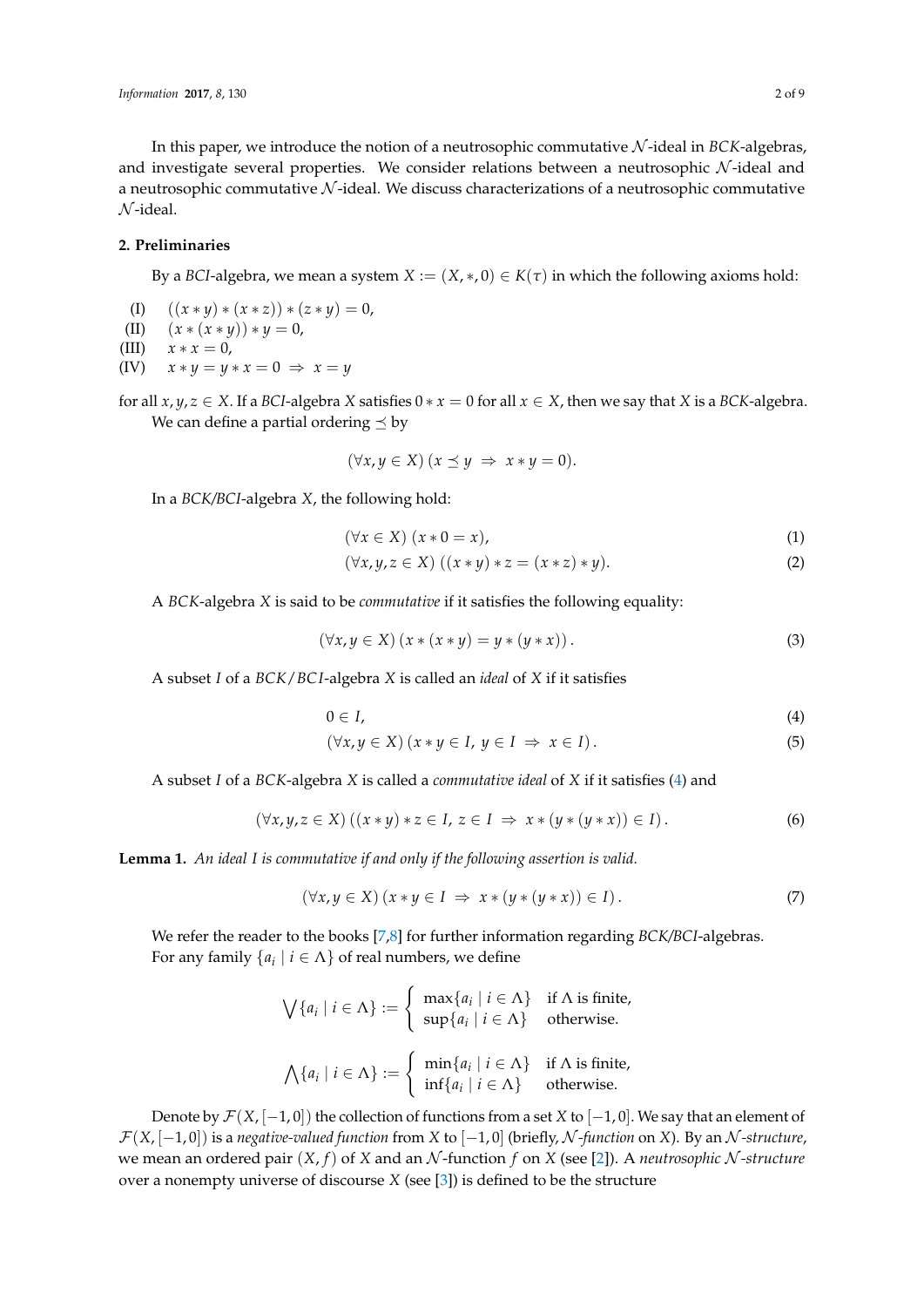$$
X_{\mathbf{N}} := \frac{X}{(T_N, I_N, F_N)} = \left\{ \frac{x}{(T_N(x), I_N(x), F_N(x))} \mid x \in X \right\}
$$
(8)

where  $T_N$ ,  $I_N$  and  $F_N$  are N-functions on X which are called the *negative truth membership function*, the *negative indeterminacy membership function* and the *negative falsity membership function*, respectively, on *X*.

Note that every neutrosophic  $N$ -structure  $X_N$  over  $X$  satisfies the condition:

$$
(\forall x \in X) (-3 \leq T_N(x) + I_N(x) + F_N(x) \leq 0).
$$

### **3. Neutrosophic Commutative** N **-Ideals**

In what follows, let *X* denote a *BCK*-algebra unless otherwise specified.

**Definition 1** ([\[4\]](#page-8-3)). A neutrosophic N-structure  $X_N$  over X is called a neutrosophic N-ideal of X if the *following assertion is valid.*

$$
(\forall x, y \in X) \left( \begin{array}{c} T_N(0) \le T_N(x) \le \sqrt{T_N(x \ast y)}, T_N(y) \\ I_N(0) \ge I_N(x) \ge \sqrt{T_N(x \ast y)}, I_N(y) \\ F_N(0) \le F_N(x) \le \sqrt{T_N(x \ast y)}, F_N(y) \end{array} \right). \tag{9}
$$

**Definition 2.** A neutrosophic N-structure  $X_N$  over  $X$  is called a neutrosophic commutative N-ideal of  $X$  if *the following assertions are valid.*

$$
(\forall x \in X) (T_N(0) \le T_N(x), I_N(0) \ge I_N(x), F_N(0) \le F_N(x)), \qquad (10)
$$

$$
(\forall x, y, z \in X) \left( \begin{array}{c} T_N(x * (y * (y * x))) \leq \sqrt{T_N((x * y) * z)}, T_N(z) \\ I_N(x * (y * (y * x))) \geq \sqrt{T_N((x * y) * z)}, I_N(z) \\ F_N(x * (y * (y * x))) \leq \sqrt{T_N((x * y) * z)}, F_N(z) \end{array} \right). \tag{11}
$$

<span id="page-2-0"></span>**Example [1.](#page-2-0)** *Consider a BCK-algebra*  $X = \{0, 1, 2, 3, 4\}$  *with the Cayley table which is given in Table* 1.

Table 1. Cayley table for the binary operation "\*".

<span id="page-2-3"></span><span id="page-2-1"></span>

| * | 0 | 1              | $\mathbf{2}$ | 3 | 4              |
|---|---|----------------|--------------|---|----------------|
| 0 | 0 | 0              | 0            | 0 | 0              |
| 1 | 1 | $\Omega$       | 1            | 1 | 1              |
| 2 | 2 | $\overline{2}$ | $\Omega$     | 2 | $\overline{2}$ |
| 3 | 3 | 3              | 3            | 0 | 3              |
| 4 | 4 | 4              | 4            | 4 | 0              |

*The neutrosophic* N *-structure*

$$
X_{\mathbf{N}} = \left\{ \frac{0}{(-0.8, -0.2, -0.9)}, \frac{1}{(-0.3, -0.9, -0.5)}, \frac{2}{(-0.7, -0.7, -0.4)}, \frac{3}{(-0.3, -0.6, -0.7)}, \frac{4}{(-0.5, -0.3, -0.1)} \right\}
$$

*over X is a neutrosophic commutative* N *-ideal of X.*

<span id="page-2-2"></span>**Theorem 1.** *Every neutrosophic commutative* N *-ideal is a neutrosophic* N *-ideal.*

**Proof.** Let  $X_N$  be a neutrosophic commutative  $N$ -ideal of  $X$ . For every  $x, z \in X$ , we have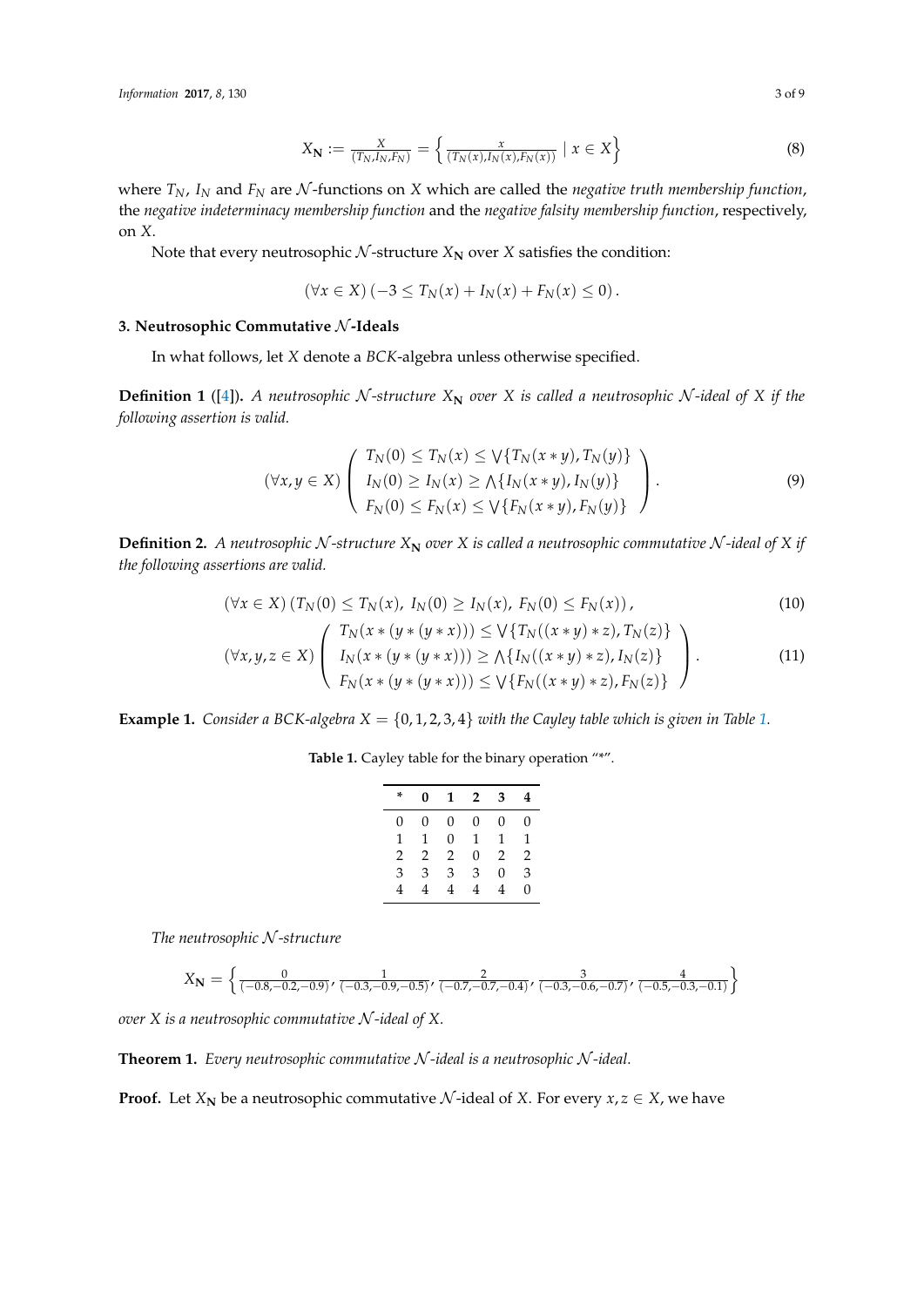$$
T_N(x) = T_N(x * (0 * (0 * x))) \le \bigvee \{T_N((x * 0) * z), T_N(z)\} = \bigvee \{T_N(x * z), T_N(z)\},
$$
  
\n
$$
I_N(x) = I_N(x * (0 * (0 * x))) \ge \bigwedge \{I_N((x * 0) * z), I_N(z)\} = \bigwedge \{I_N(x * z), I_N(z)\},
$$
  
\n
$$
F_N(x) = F_N(x * (0 * (0 * x))) \le \bigvee \{F_N((x * 0) * z), F_N(z)\} = \bigvee \{F_N(x * z), F_N(z)\}
$$

by putting  $y = 0$  in [\(11\)](#page-2-1) and using [\(1\)](#page-1-1). Therefore,  $X_N$  is a neutrosophic commutative  $N$ -ideal of  $X$ .  $\Box$ 

The converse of Theorem [1](#page-2-2) is not true in general as seen in the following example.

<span id="page-3-0"></span>**Example [2.](#page-3-0)** *Consider a BCK-algebra*  $X = \{0, 1, 2, 3, 4\}$  *with the Cayley table which is given in Table 2.* 

**Table 2.** Cayley table for the binary operation "∗"

| * | 0 | 1 | $\overline{2}$ | 3        | 4 |
|---|---|---|----------------|----------|---|
| 0 | 0 | 0 | 0              | 0        | 0 |
| 1 | 1 | 0 | 1              | $\Omega$ | 0 |
| 2 | 2 | 2 | 0              | $\Omega$ | 0 |
| 3 | 3 | 3 | 3              | $\Omega$ | 0 |
| 4 | 4 | 4 | 4              | 3        | 0 |

*The neutrosophic* N *-structure*

$$
X_{\mathbf{N}} = \left\{ \frac{0}{(-0.8, -0.1, -0.7)}, \frac{1}{(-0.7, -0.6, -0.6)}, \frac{2}{(-0.6, -0.2, -0.4)}, \frac{3}{(-0.3, -0.8, -0.4)}, \frac{4}{(-0.3, -0.8, -0.4)} \right\}
$$

*over X* is a neutrosophic N-ideal of *X*. But it is not a neutrosophic commutative N-ideal of *X* since  $F_N(2*(3*$  $(3 * 2)$ ) =  $F_N(2) = -0.4 \nleq -0.7 = \sqrt{F_N((2 * 3) * 0)}, F_N(0)$ .

We consider characterizations of a neutrosophic commutative  $N$ -ideal.

<span id="page-3-4"></span>**Theorem 2.** Let  $X_N$  be a neutrosophic N-ideal of X. Then,  $X_N$  is a neutrosophic commutative N-ideal of X if *and only if the following assertion is valid.*

<span id="page-3-1"></span>
$$
(\forall x, y \in X) \left( \begin{array}{c} T_N(x * (y * (y * x))) \le T_N(x * y), \\ I_N(x * (y * (y * x))) \ge I_N(x * y), \\ F_N(x * (y * (y * x))) \le F_N(x * y) \end{array} \right). \tag{12}
$$

**Proof.** Assume that  $X_N$  is a neutrosophic commutative  $N$ -ideal of  $X$ . The assertion [\(12\)](#page-3-1) is by taking  $z = 0$  in [\(11\)](#page-2-1) and using [\(1\)](#page-1-1) and [\(10\)](#page-2-3).

Conversely, suppose that a neutrosophic  $N$ -ideal  $X_N$  of  $X$  satisfies the condition [\(12\)](#page-3-1). Then,

<span id="page-3-2"></span>
$$
(\forall x, y \in X) \left( \begin{array}{c} T_N(x * y) \le \sqrt{T_N((x * y) * z)}, T_N(z) \\ I_N(x * y) \ge \sqrt{T_N((x * y) * z)}, I_N(z) \\ F_N(x * y) \le \sqrt{T_N((x * y) * z)}, F_N(z) \end{array} \right). \tag{13}
$$

It follows that the condition [\(11\)](#page-2-1) is induced by [\(12\)](#page-3-1) and [\(13\)](#page-3-2). Therefore,  $X_N$  is a neutrosophic commutative  $N$ -ideal of  $X$ .  $\square$ 

<span id="page-3-3"></span>**Lemma 2** ([\[4\]](#page-8-3)). For any neutrosophic  $N$ -ideal  $X_N$  of  $X$ , we have

$$
(\forall x, y, z \in X) \left( x \ast y \preceq z \Rightarrow \begin{cases} T_N(x) \leq \sqrt{T_N(y)}, T_N(z) \\ I_N(x) \geq \sqrt{T_N(y)}, I_N(z) \\ F_N(x) \leq \sqrt{T_N(y)}, F_N(z) \end{cases} \right). \tag{14}
$$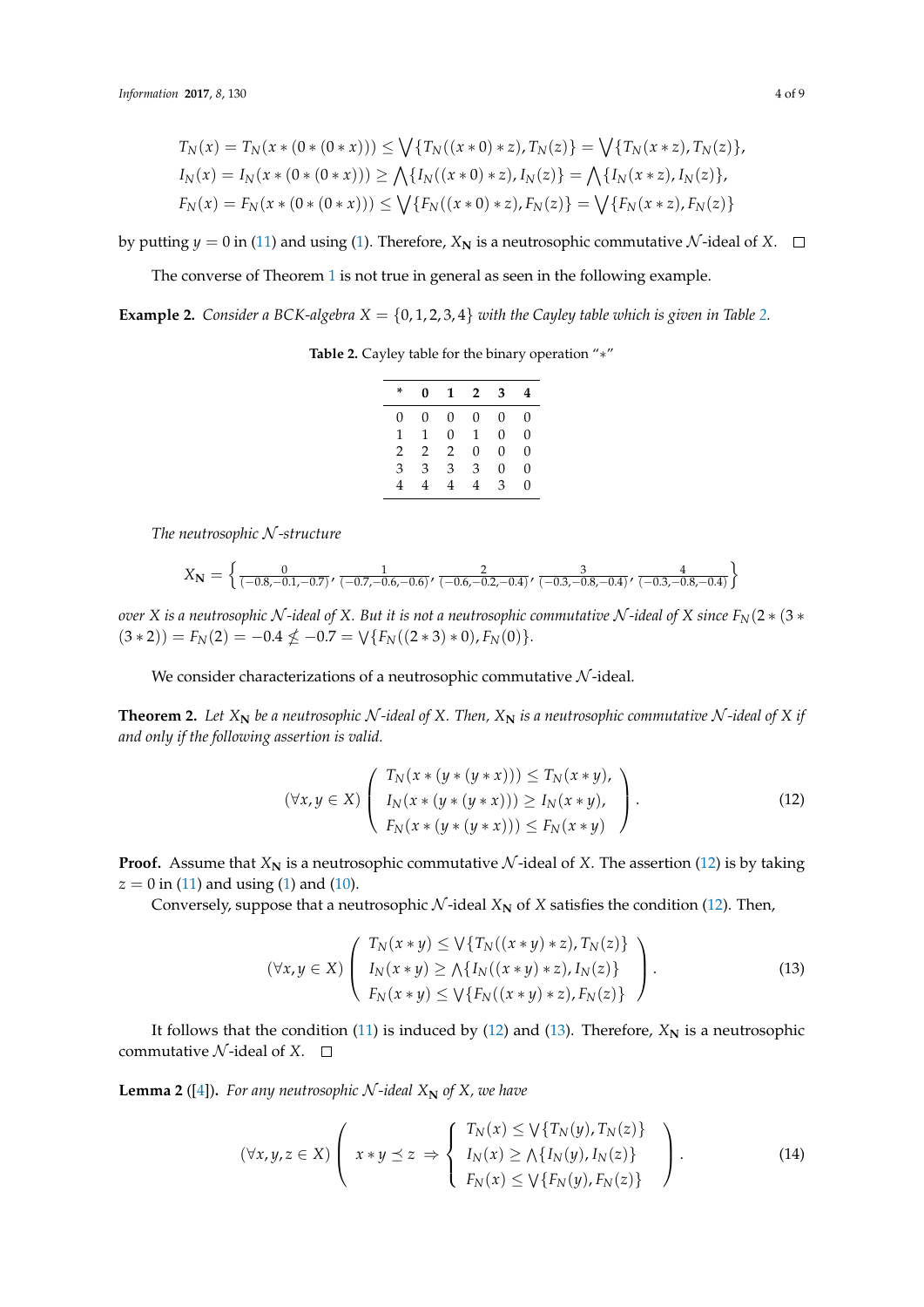**Theorem 3.** *In a commutative BCK-algebra, every neutrosophic* N *-ideal is a neutrosophic commutative* N *-ideal.*

**Proof.** Let  $X_N$  be a neutrosophic N-ideal of a commutative *BCK*-algebra *X*. For any  $x, y, z \in X$ , we have

$$
((x * (y * (y * x))) * ((x * y) * z)) * z
$$
  
= ((x \* (y \* (y \* x))) \* z) \* ((x \* y) \* z)  

$$
\preceq (x * (y * (y * x))) * (x * y)
$$
  
= (x \* (x \* y)) \* (y \* (y \* x)) = 0,

that is,  $(x * (y * (y * x))) * ((x * y) * z) \preceq z$ . It follows from Lemma [2](#page-3-3) that

$$
T_N(x * (y * (y * x))) \le \bigvee \{T_N((x * y) * z), T_N(z)\},
$$
  
\n
$$
I_N(x * (y * (y * x))) \ge \bigwedge \{I_N((x * y) * z), I_N(z)\},
$$
  
\n
$$
F_N(x * (y * (y * x))) \le \bigvee \{F_N((x * y) * z), F_N(z)\}.
$$

Therefore,  $X_N$  is a neutrosophic commutative  $N$ -ideal of  $X$ .  $\square$ 

Let *X***N** be a neutrosophic N-structure over *X* and let  $\alpha$ ,  $\beta$ ,  $\gamma \in [-1, 0]$  be such that  $-3 \le \alpha + \beta +$ *γ* ≤ 0. Consider the following sets.

$$
T_N^{\alpha} := \{ x \in X \mid T_N(x) \le \alpha \},
$$
  
\n
$$
I_N^{\beta} := \{ x \in X \mid I_N(x) \ge \beta \},
$$
  
\n
$$
F_N^{\gamma} := \{ x \in X \mid F_N(x) \le \gamma \}.
$$

The set

$$
X_{\mathbf{N}}(\alpha,\beta,\gamma) := \{x \in X \mid T_{N}(x) \leq \alpha, I_{N}(x) \geq \beta, F_{N}(x) \leq \gamma\}
$$

is called the  $(α, β, γ)$ *-level set* of  $X_N$ . It is clear that

$$
X_{\mathbf{N}}(\alpha,\beta,\gamma)=T_{N}^{\alpha}\cap I_{N}^{\beta}\cap F_{N}^{\gamma}.
$$

<span id="page-4-0"></span>**Theorem 4.** *If*  $X_N$  *is a neutrosophic*  $\mathcal{N}$ *-ideal of*  $X$ *, then*  $T_{N'}^{\alpha}$ ,  $I_N^{\beta}$  $^{p}_{N}$  and  $F^{\gamma}_{N}$  are commutative ideals of X for all  $\alpha$ ,  $\beta$ ,  $\gamma \in [-1,0]$  *with*  $-3 \leq \alpha + \beta + \gamma \leq 0$  *whenever they are nonempty.* 

We call  $T_N^{\alpha}$ ,  $I_N^{\beta}$  $N \atop N$  and  $F_N^{\gamma}$  level commutative ideals of  $X_N$ .

**Proof.** Assume that  $T_N^{\alpha}$ ,  $I_N^{\beta}$  $\frac{\beta}{N}$  and  $F_N^{\gamma}$  are nonempty for all *α*,  $\beta$ ,  $\gamma \in [-1, 0]$  with  $-3 \leq \alpha + \beta + \gamma \leq 0$ . Then,  $x \in T_N^{\alpha}$ ,  $y \in I_N^{\beta}$  $\frac{\beta}{N}$  and  $z \in F_N^{\gamma}$  for some  $x, y, z \in X$ . Thus,  $T_N(0) \leq T_N(x) \leq \alpha$ ,  $I_N(0) \geq I_N(y) \geq \beta$ , and  $F_N(0) \le F_N(z) \le \gamma$ , that is,  $0 \in T_N^{\alpha} \cap I_N^{\beta} \cap F_N^{\gamma}$ . Let  $(x * y) * z \in T_N^{\alpha}$  and  $z \in T_N^{\alpha}$ . Then,  $T_N((x * y) * z) \leq \alpha$  and  $T_N(z) \leq \alpha$ , which imply that

$$
T_N(x*(y*(y*x))) \le \bigvee \{T_N((x*y)*z), T_N(z)\} \le \alpha,
$$

that is,  $x * (y * (y * x)) \in T_N^{\alpha}$ . If  $(a * b) * c \in I_N^{\beta}$  $\frac{\beta}{N}$  and  $c \in I_{N}^{\beta}$  $N$ , then  $I_N((a * b) * c) \geq \beta$  and  $I_N(c) \geq \beta$ . Thus

$$
I_N(a * (b * (b * c))) \ge \bigwedge \{I_N((a * b) * c), I_N(c)\} \ge \beta,
$$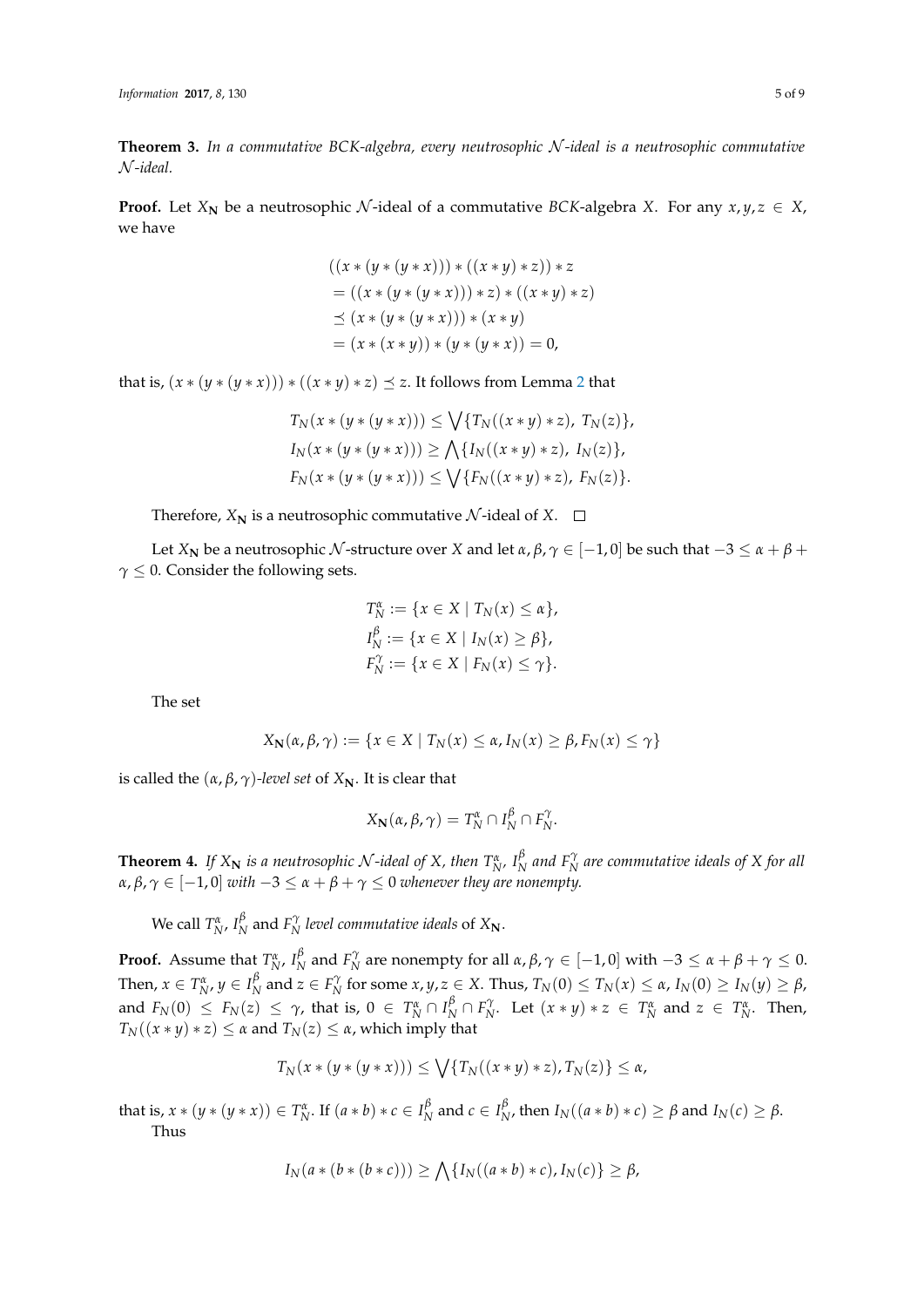and so  $a * (b * (b * c)) \in I^{\beta}_{N}$ *N N N C N N N C**C***<sub>***N***</sub>** *C**N**C**C***<sub>***N***</sub>** *C**C***<sub>***N***</sub>** *C**C***<sub>***N***</sub>** *C**C***<sub>***N***</sub>** *C**C**C***<sub>***N***</sub>** *C**C**C***<sub>***N***</sub>** *C**C**C***<sub>***N***</sub>** *C**C**C***<sub>***N***</sub>** *C**C**C***<sub>***N***</sub>** *C**C**C**C**C**C* $F_N((u * v) * w) \leq \gamma$  and  $F_N(w) \leq \gamma$ . Thus,

$$
F_N(u*(v*(v*w))) \le \bigvee \{F_N((u*v)*w), F_N(w)\} \le \gamma,
$$

that is,  $u * (v * (v * w)) \in F_N^{\gamma}$ . Therefore,  $T_N^{\alpha}$ ,  $I_N^{\beta}$  $N \nvert N \nvert N$  are commutative ideals of *X*.

**Corollary 1.** Let  $X_N$  be a neutrosophic N-structure over X and let  $\alpha, \beta, \gamma \in [-1, 0]$  be such that  $-3 \le \alpha + \beta + \gamma \le 0$ . If  $X_N$  is a neutrosophic commutative N-ideal of X, then the nonempty  $(\alpha, \beta, \gamma)$ -level *set of*  $X_N$  *is a commutative ideal of* X.

**Proof.** Straightforward. □

<span id="page-5-0"></span>**Lemma 3** ([\[4\]](#page-8-3)). Let  $X_N$  be a neutrosophic  $N$ -structure over  $X$  and assume that  $T_N^{\alpha}$ ,  $I_N^{\beta}$  $N \overline{P}_N^{\gamma}$  are ideals of X *for all*  $\alpha, \beta, \gamma \in [-1, 0]$  *with*  $-3 \le \alpha + \beta + \gamma \le 0$ . Then  $X_N$  *is a neutrosophic*  $\mathcal N$ -*ideal of* X.

<span id="page-5-3"></span>**Theorem 5.** Let  $X_N$  be a neutrosophic  $\mathcal N$ -structure over  $X$  and assume that  $T_{N'}^{\alpha}$ ,  $I_N^{\beta}$  $N \over N$  and  $F_N^\gamma$  are commutative *ideals of X for all*  $\alpha, \beta, \gamma \in [-1, 0]$  *with*  $-3 \leq \alpha + \beta + \gamma \leq 0$ . Then,  $X_N$  is a neutrosophic commutative N *-ideal of X.*

**Proof.** If  $T_N^{\alpha}$ ,  $I_N^{\beta}$ *N*<sup> $\beta$ </sup> and *F*<sup> $\gamma$ </sup> are commutative ideals of *X*, then they are ideals of *X*. Hence, *X*<sub>N</sub> is a neutrosophic *N*-ideal of *X* by Lemma [3.](#page-5-0) Let *x*, *y* ∈ *X* and *α*, *β*, *γ* ∈ [-1, 0] with  $-3 ≤ α + β + γ ≤ 0$ such that  $T_N(x * y) = \alpha$ ,  $I_N(x * y) = \beta$  and  $F_N(x * y) = \gamma$ . Then,  $x * y \in T_N^{\alpha} \cap I_N^{\beta} \cap F_{N}^{\gamma}$ . Since  $T_N^{\alpha}\cap I_N^{\beta}\cap F_N^{\gamma}$  is a commutative ideal of X, it follows from Lemma [1](#page-1-2) that  $x*(y*(y*x))\in T_N^{\alpha}\cap I_N^{\beta}\cap F_N^{\gamma}$ . Hence

$$
T_N(x * (y * (y * x))) \le \alpha = T_N(x * y),
$$
  
\n
$$
I_N(x * (y * (y * x))) \ge \beta = I_N(x * y),
$$
  
\n
$$
F_N(x * (y * (y * x))) \le \gamma = F_N(x * y).
$$

Therefore,  $X_N$  is a neutrosophic commutative N-ideal of X by Theorem [2.](#page-3-4)  $\Box$ 

**Theorem 6.** Let  $f : X \to X$  be an injective mapping. Given a neutrosophic N-structure  $X_N$  over  $X$ , *the following are equivalent.*

(1)  $X_N$  *is a neutrosophic commutative*  $N$ -ideal of  $X$ , satisfying the following condition.

<span id="page-5-1"></span>
$$
(\forall x \in X) \left( \begin{array}{c} T_N(f(x)) = T_N(x) \\ I_N(f(x)) = I_N(x) \\ F_N(f(x)) = F_N(x) \end{array} \right). \tag{15}
$$

(2)  $T_{N'}^{\alpha}$   $I_{N}^{\beta}$  and  $F_{N}^{\gamma}$  are commutative ideals of  $X_{N}$ *, satisfying the following condition.* 

<span id="page-5-2"></span>
$$
f(T_N^{\alpha}) = T_{N'}^{\alpha} f(I_N^{\beta}) = I_{N'}^{\beta} f(F_N^{\gamma}) = F_N^{\gamma}.
$$
 (16)

**Proof.** Let  $X_N$  be a neutrosophic commutative  $N$ -ideal of  $X$ , satisfying the condition [\(15\)](#page-5-1). Then,  $T_N^{\alpha}$ , *I β β N* and *F*<sup>γ</sup><sub>*N*</sub> are commutative ideals of *X*<sub>N</sub> by Theorem [4.](#page-4-0) Let *α* ∈ Im(*T<sub>N</sub>*),  $β$  ∈ Im(*I<sub>N</sub>*),  $γ$  ∈ Im(*F<sub>N</sub>*) and  $x \in T_N^{\alpha} \cap I_N^{\beta} \cap F_N^{\gamma}$ . Then  $T_N(f(x)) = T_N(x) \le \alpha$ ,  $I_N(f(x)) = I_N(x) \ge \beta$  and  $F_N(f(x)) = F_N(x) \le \gamma$ . Thus,  $f(x) \in T_N^{\alpha} \cap I_N^{\beta} \cap F_{N'}^{\gamma}$ , which shows that  $f(T_N^{\alpha}) \subseteq T_{N'}^{\alpha}$ ,  $f(I_N^{\beta})$  $\binom{\beta}{N} \subseteq I_{N}^{\beta}$  $\bigcap_{N}^{p}$  and  $f(F_{N}^{\gamma}) \subseteq F_{N}^{\gamma}$ . Let  $y \in X$ be such that  $f(y) = x$ . Then,  $T_N(y) = T_N(f(y)) = T_N(x) \le \alpha$ ,  $I_N(y) = I_N(f(y)) = I_N(x) \ge \beta$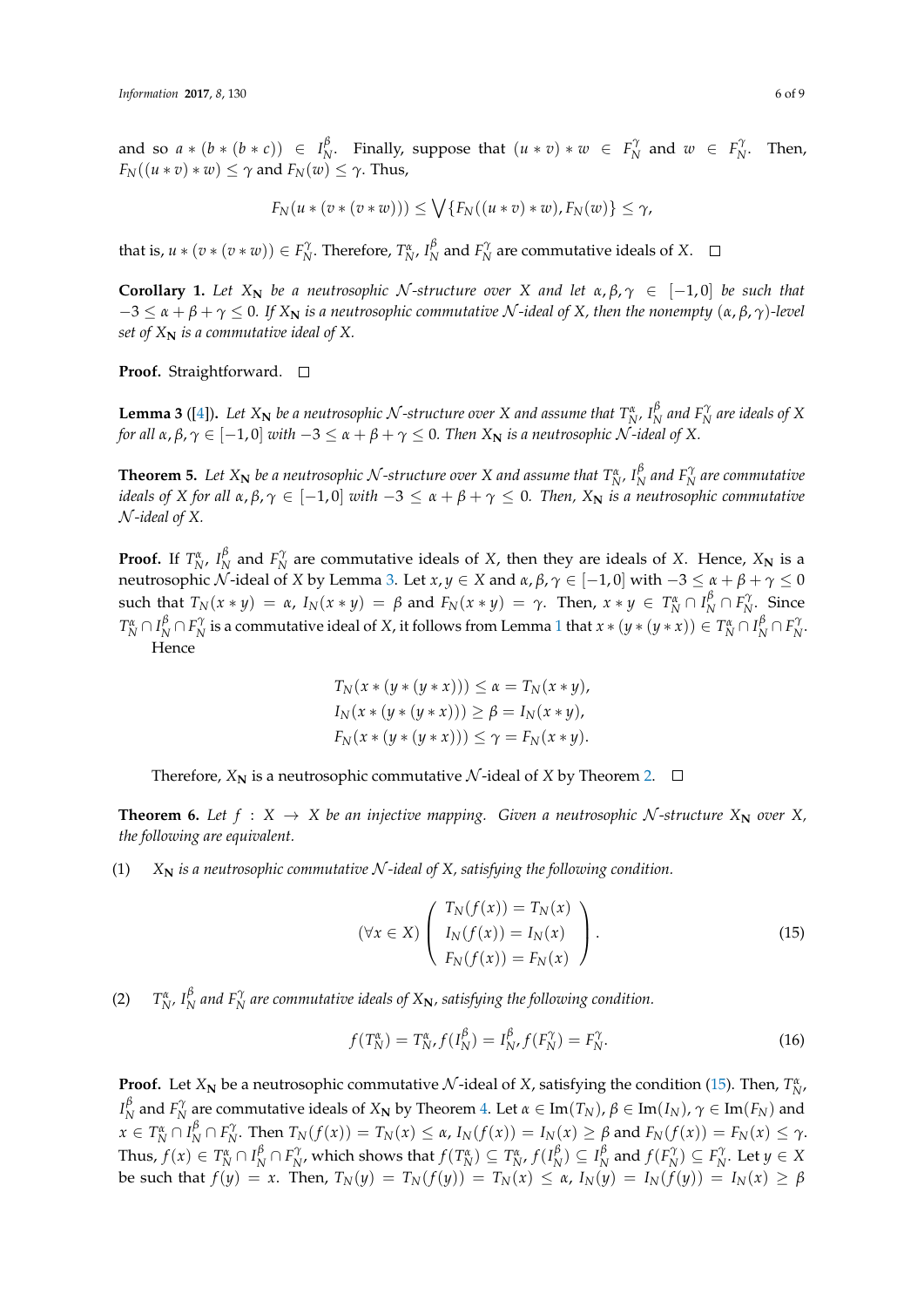and  $F_N(y) = F_N(f(y)) = F_N(x) \leq \gamma$ , which imply that  $y \in T_N^{\alpha} \cap I_N^{\beta} \cap F_N^{\gamma}$ . Thus,  $x = f(y) \in$  $f(T_N^{\alpha}) \cap f(I_N^{\beta})$  $\frac{\beta}{N}$ )  $\cap$   $f(F_N^{\gamma})$ , and so  $T_N^{\alpha} \subseteq f(T_N^{\alpha})$ ,  $I_N^{\beta} \subseteq f(I_N^{\beta})$  $N \choose N$  and  $F_N^{\gamma} \subseteq f(F_N^{\gamma})$ . Therefore [\(16\)](#page-5-2) is valid.

Conversely, assume that  $T_N^{\alpha}$ ,  $I_N^{\beta}$  $N \over N$  and  $F_N^{\gamma}$  are commutative ideals of  $X_N$ , satisfying the condition [\(16\)](#page-5-2). Then,  $X_N$  is a neutrosophic commutative N-ideal of X by Theorem [5.](#page-5-3) Let  $x, y, z \in X$  be such that  $T_N(x) = \alpha$ ,  $I_N(y) = \beta$  and  $F_N(z) = \gamma$ . Note that

$$
T_N(x) = \alpha \Longleftrightarrow x \in T_N^{\alpha} \text{ and } x \notin T_N^{\tilde{\alpha}} \text{ for all } \alpha > \tilde{\alpha},
$$
  
\n
$$
I_N(y) = \beta \Longleftrightarrow y \in I_N^{\beta} \text{ and } y \notin I_N^{\tilde{\beta}} \text{ for all } \beta < \tilde{\beta},
$$
  
\n
$$
F_N(z) = \gamma \Longleftrightarrow z \in F_N^{\gamma} \text{ and } z \notin F_N^{\tilde{\gamma}} \text{ for all } \gamma > \tilde{\gamma}.
$$

It follows from [\(16\)](#page-5-2) that  $f(x) \in T_{N}^{\alpha}$ ,  $f(y) \in I_{N}^{\beta}$  $\frac{\beta}{N}$  and  $f(z) \in F_N^{\gamma}$ . Hence,  $T_N(f(x)) \leq \alpha$ ,  $I_N(f(y)) \geq \beta$ and  $F_N(f(z)) \leq \gamma$ . Let  $\tilde{\alpha} = T_N(f(x))$ ,  $\tilde{\beta} = I_N(f(y))$  and  $\tilde{\gamma} = F_N(f(z))$ . If  $\alpha > \tilde{\alpha}$ , then  $f(x) \in T_N^{\tilde{\alpha}}$  $f(T_N^{\tilde{\alpha}})$ , and thus  $x \in T_N^{\tilde{\alpha}}$  since  $f$  is one to one. This is a contradiction. Hence,  $T_N(f(x)) = \alpha = T_N(x)$ . If  $\beta < \tilde{\beta}$ , then  $f(y) \in I_N^{\tilde{\beta}} = f\left(I_N^{\tilde{\beta}}\right)$  $\binom{\tilde{\beta}}{N}$  which implies from the injectivity of  $f$  that  $y\in I^{\tilde{\beta}}_N$  $N<sub>N</sub>$ , a contradiction. Hence,  $I_N(f(x)) = \beta = I_N(x)$ . If  $\gamma > \tilde{\gamma}$ , then  $f(z) \in F_N^{\tilde{\gamma}} = f\left(F_N^{\tilde{\gamma}}\right)$ . Since  $f$  is one to one, we have *z* ∈ *F*<sup> $\tilde{\gamma}$  which is a contradiction. Thus, *F*<sub>*N*</sub>(*f*(*x*)) =  $\gamma$  = *F*<sub>*N*</sub>(*x*). This completes the proof.</sup>

For any elements  $\omega_t$ ,  $\omega_i$ ,  $\omega_f \in X$ , we consider sets:

$$
X_{\mathbf{N}}^{\omega_t} := \{ x \in X \mid T_N(x) \le T_N(\omega_t) \},
$$
  
\n
$$
X_{\mathbf{N}}^{\omega_t} := \{ x \in X \mid I_N(x) \ge I_N(\omega_t) \},
$$
  
\n
$$
X_{\mathbf{N}}^{\omega_f} := \{ x \in X \mid F_N(x) \le F_N(\omega_f) \}.
$$

Obviously,  $\omega_t \in X_N^{\omega_t}$ ,  $\omega_i \in X_N^{\omega_i}$  and  $\omega_f \in X_N^{\omega_j}$  $\frac{N}{N}$ .

<span id="page-6-0"></span>**Lemma 4** ([\[4\]](#page-8-3)). Let  $\omega_t$ ,  $\omega_i$  and  $\omega_f$  be any elements of X. If  $X_N$  is a neutrosophic N-ideal of X, then  $X_N^{\omega_t}$  $X_{\mathbf{N}}^{\omega_i}$  and  $X_{\mathbf{N}}^{\omega_f}$  are ideals of X.

**Theorem 7.** Let  $\omega_t$ ,  $\omega_i$  and  $\omega_f$  be any elements of X. If  $X_N$  is a neutrosophic commutative  $N$ -ideal of  $X$ , *then*  $X_{\mathbf{N}}^{\omega_i}$ ,  $X_{\mathbf{N}}^{\omega_i}$  and  $X_{\mathbf{N}}^{\omega_f}$  are commutative ideals of X.

**Proof.** If  $X_N$  is a neutrosophic commutative  $N$ -ideal of  $X$ , then it is a neutrosophic  $N$ -ideal of  $X$  and so  $X_N^{\omega_t}$ ,  $X_N^{\omega_i}$  and  $X_N^{\omega_j}$  $\omega_f$  are ideals of *X* by Lemma [4.](#page-6-0) Let  $x * y \in X_N^{\omega_t} \cap X_N^{\omega_i} \cap X_N^{\omega_j}$  $\sum_{N}^{w_f}$  for any *x*, *y*  $\in$  *X*. Then,  $T_N(x*y)\leq T_N(\omega_t)$ ,  $I_N(x*y)\geq T_N(\omega_i)$  and  $F_N(x*y)\leq F_N(\omega_f).$  It follows from Theorem [2](#page-3-4) that

$$
T_N(x * (y * (y * x))) \leq T_N(x * y) \leq T_N(\omega_t),
$$
  
\n
$$
I_N(x * (y * (y * x))) \geq I_N(x * y) \geq I_N(\omega_i),
$$
  
\n
$$
F_N(x * (y * (y * x))) \leq F_N(x * y) \leq F_N(\omega_f).
$$

Hence,  $x * (y * (y * x)) \in X_N^{\omega_i} \cap X_N^{\omega_i} \cap X_N^{\omega_j}$  $\frac{w_f}{N}$ , and therefore  $X_N^{\omega_t}$ ,  $X_N^{\omega_i}$  and  $X_N^{\omega_j}$  $\boldsymbol{N}$  are commutative ideals of *X* by Lemma [1.](#page-1-2)  $\Box$ 

**Theorem 8.** *Any commutative ideal of X can be realized as level commutative ideals of some neutrosophic commutative* N *-ideal of X.*

**Proof.** Let *A* be a commutative ideal of *X* and let  $X_N$  be a neutrosophic  $N$ -structure over *X* in which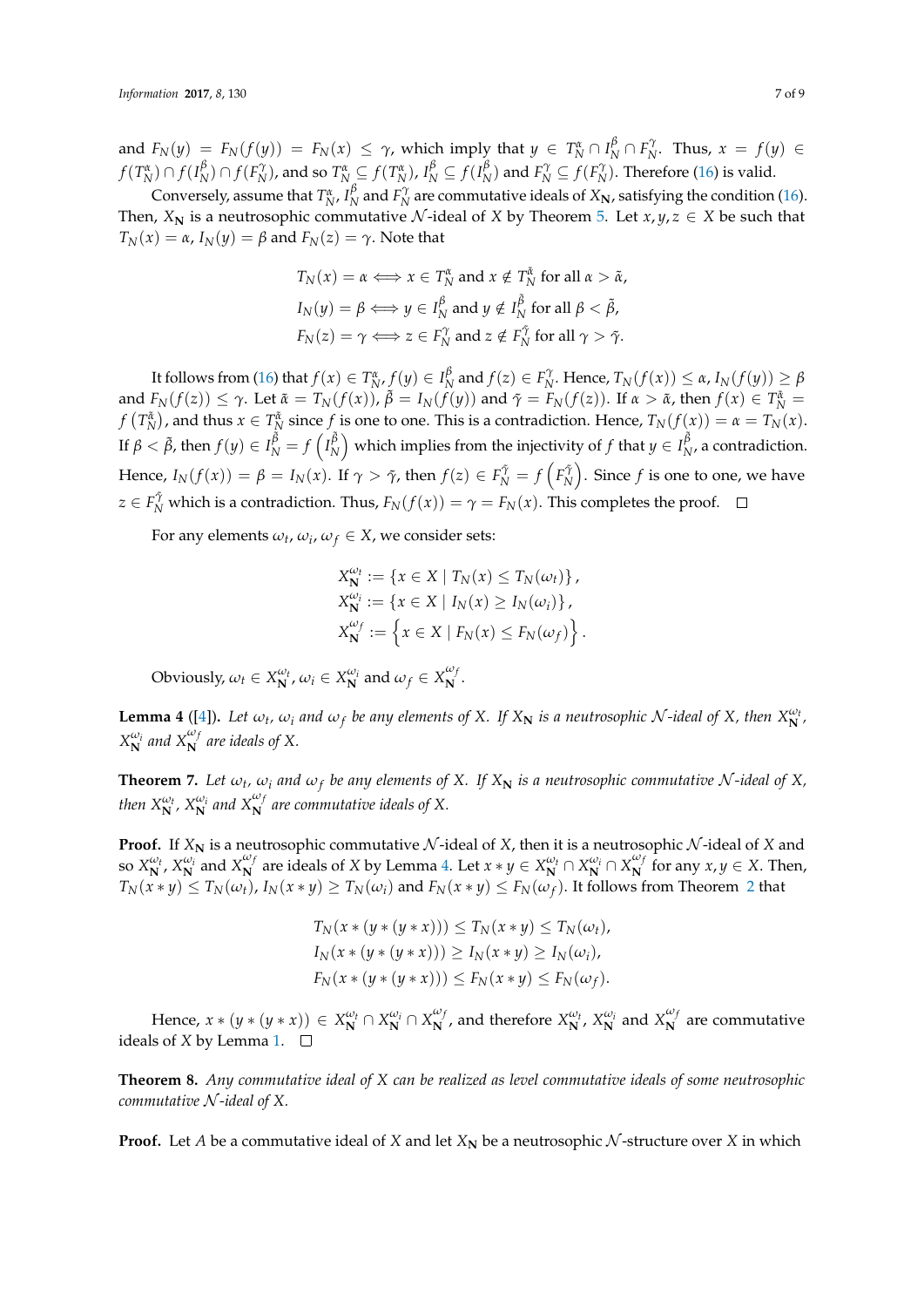$$
T_N: X \to [-1,0], \quad x \mapsto \begin{cases} \alpha & \text{if } x \in A, \\ 0 & \text{otherwise,} \end{cases}
$$

$$
I_N: X \to [-1,0], \quad x \mapsto \begin{cases} \beta & \text{if } x \in A, \\ -1 & \text{otherwise,} \end{cases}
$$

$$
F_N: X \to [-1,0], \quad x \mapsto \begin{cases} \gamma & \text{if } x \in A, \\ 0 & \text{otherwise.} \end{cases}
$$

where  $\alpha, \gamma \in [-1, 0]$  and  $\beta \in (-1, 0]$ . Division into the following cases will verify that  $X_N$  is a neutrosophic commutative N -ideal of *X*.

*If*  $(x * y) * z ∈ A$  and  $z ∈ A$ , then  $x * (y * (y * x) ∈ A$ . Thus,

$$
T_N((x * y) * z) = T_N(z) = T_N(x * (y * (y * x))) = \alpha,
$$
  
\n
$$
I_N((x * y) * z) = I_N(z) = I_N(x * (y * (y * x))) = \beta,
$$
  
\n
$$
F_N((x * y) * z) = F_N(z) = F_N(x * (y * (y * x))) = \gamma,
$$

and so [\(11\)](#page-2-1) is clearly verified.

If  $(x * y) * z \notin A$  and  $z \notin A$ , then  $T_N((x * y) * z) = T_N(z) = 0$ ,  $I_N((x * y) * z) = I_N(z) = -1$  and  $F_N((x * y) * z) = F_N(z) = 0$ . Hence

$$
T_N(x * (y * (y * x))) \le \bigvee \{T_N((x * y) * z), T_N(z)\},
$$
  
\n
$$
I_N(x * (y * (y * x))) \ge \bigwedge \{I_N((x * y) * z), I_N(z)\},
$$
  
\n
$$
F_N(x * (y * (y * x))) \le \bigvee \{F_N((x * y) * z), F_N(z)\}.
$$

If  $(x * y) * z \in A$  and  $z \notin A$ , then  $T_N((x * y) * z) = \alpha$ ,  $T_N(z) = 0$ ,  $I_N((x * y) * z) = \beta$ ,  $I_N(z) = -1$ ,  $F_N((x * y) * z) = \gamma$  and  $F_N(z) = 0$ . Therefore,

$$
T_N(x * (y * (y * x))) \le \bigvee \{T_N((x * y) * z), T_N(z)\},
$$
  
\n
$$
I_N(x * (y * (y * x))) \ge \bigwedge \{I_N((x * y) * z), I_N(z)\},
$$
  
\n
$$
F_N(x * (y * (y * x))) \le \bigvee \{F_N((x * y) * z), F_N(z)\}.
$$

Similarly, if  $(x * y) * z \notin A$  and  $z \in A$ , then [\(11\)](#page-2-1) is verified. Therefore,  $X_N$  is a neutrosophic commutative  $N$ -ideal of  $X$ . Obviously,  $T_N^{\alpha} = A$ ,  $I_N^{\beta} = A$  and  $F_N^{\gamma} = A$ . This completes the proof.

#### **4. Conclusions**

In order to deal with the negative meaning of information, Jun et al. [\[2\]](#page-8-1) have introduced a new function which is called negative-valued function, and constructed  $N$ -structures. The concept of neutrosophic set (NS) has been developed by Smarandache in [\[9,](#page-8-8)[10\]](#page-8-9) as a more general platform which extends the concepts of the classic set and fuzzy set, intuitionistic fuzzy set and interval valued intuitionistic fuzzy set. In this article, we have introduced the notion of a neutrosophic commutative N -ideal in *BCK*-algebras, and investigated several properties. We have considered relations between a neutrosophic  $\mathcal N$ -ideal and a neutrosophic commutative  $\mathcal N$ -ideal. We have discussed characterizations of a neutrosophic commutative  $N$ -ideal.

**Acknowledgments:** The first author was supported by Basic Science Research Program through the National Research Foundation of Korea (NRF) funded by the Ministry of Education (No. 2016R1D1A1B02006812). The authors wish to thank the anonymous reviewers for their valuable suggestions.

**Author Contributions:** Y.B. Jun initiated the main idea of the work and wrote the paper. S.Z. Song and Y.B. Jun conceived and designed the new definitions and results. F. Smarandache and S.Z. Song performed finding examples and checking contents. All authors have read and approved the final manuscript for submission.